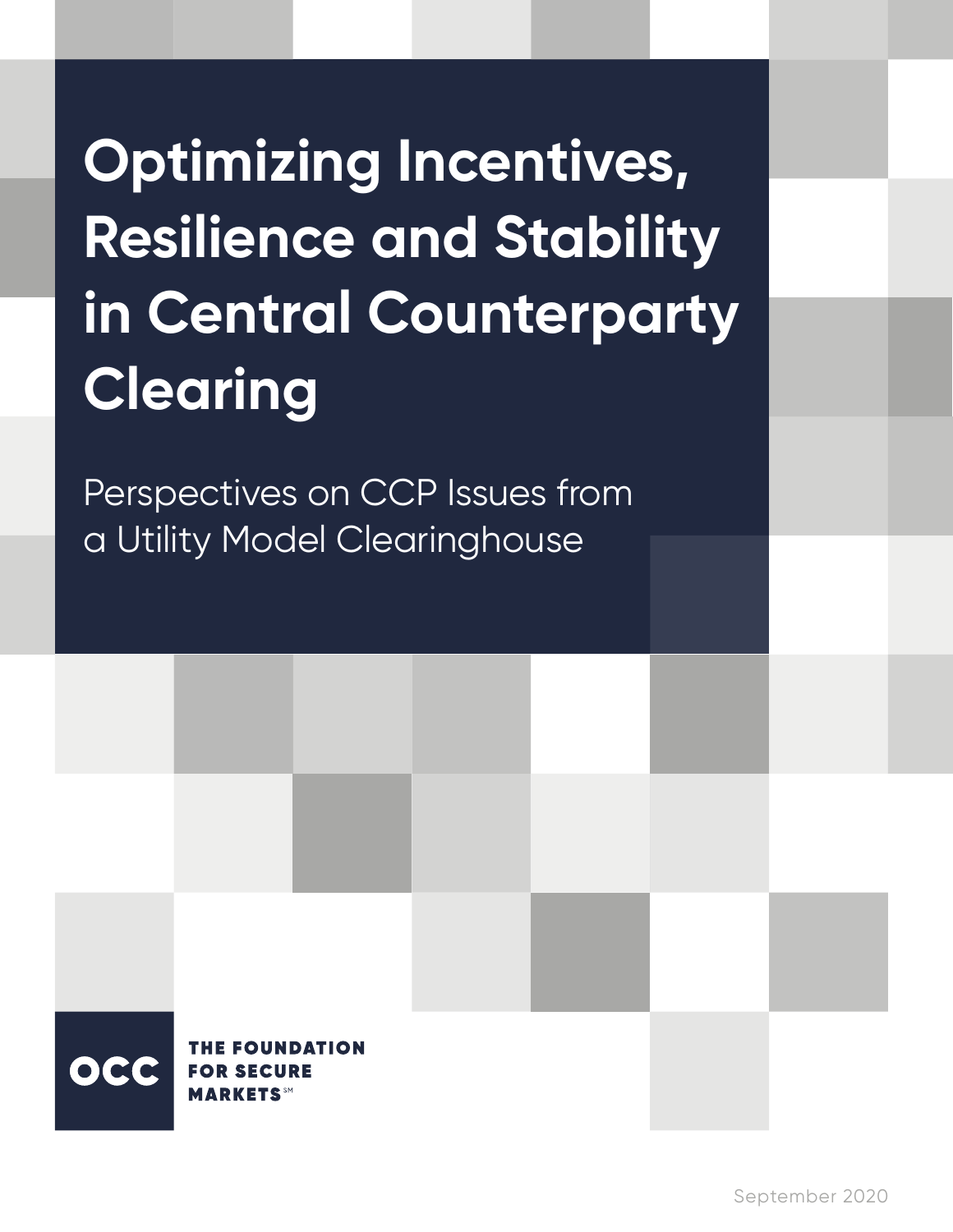## **Key Highlights**

- **Central counterparty clearinghouses like OCC which stand** between buying and selling parties in trades and manage the risk to the market should one side of a transaction default—have worked extremely well over the course of their existence by underpinning stable markets to the benefit of the investing public during times of market stress.
- With record-setting cleared contract volume so far in 2020, OCC is taking new steps to further enhance its financial and operational resiliency and respond to industry feedback, including previously establishing skin-in-the-game, and recently announced plans to seek regulatory approval to increase it.
- **CCPs must have an eye toward supporting the entire market** ecosystem, balancing and optimizing incentives toward maximum stability, security and continued functioning in regular times and particularly in times of stress.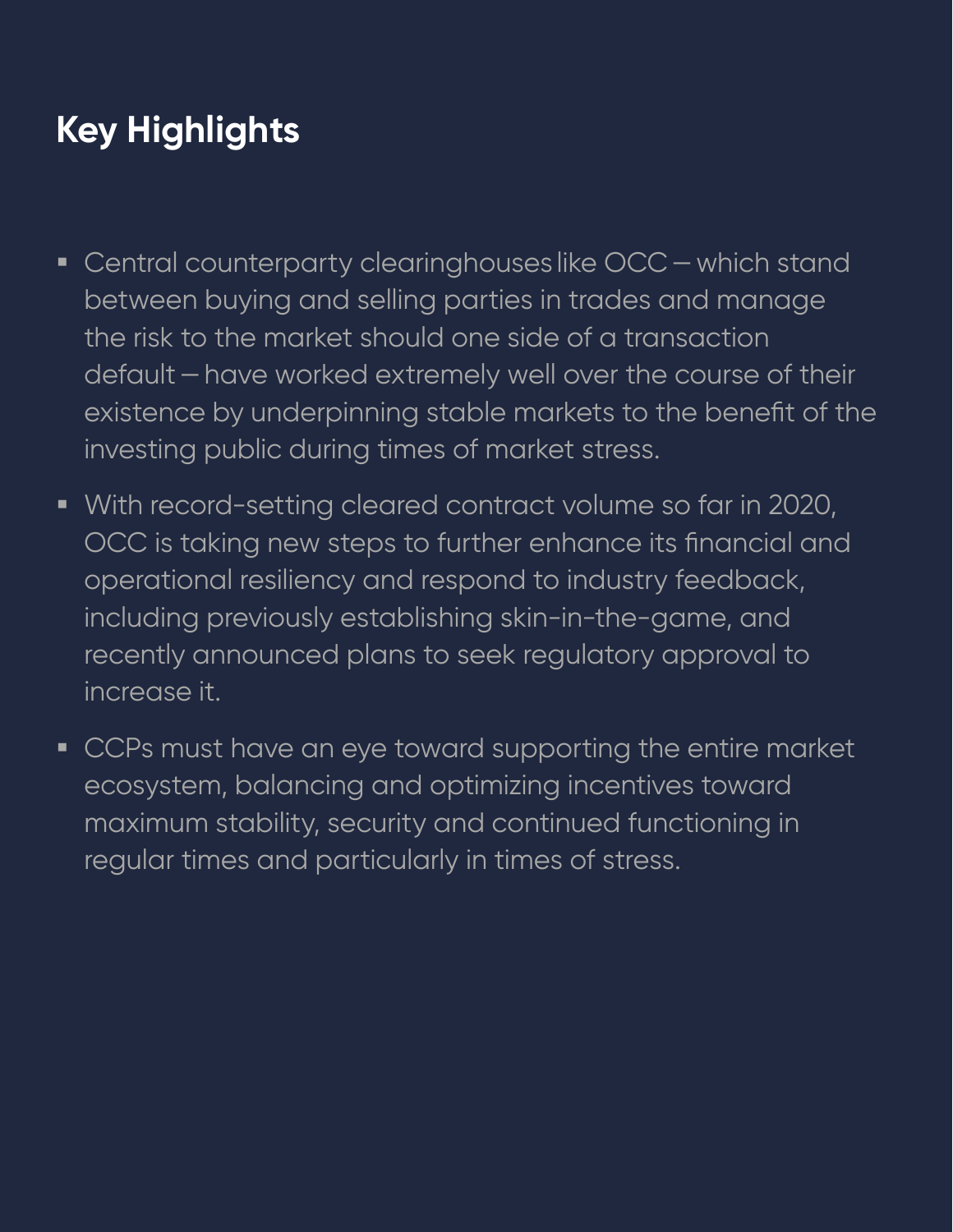

## **Optimizing Incentives, Resilience and Stability in Central Counterparty Clearing**

Central counterparty (CCP) clearinghouses are critical market infrastructures that have functioned remarkably well since their inception, and their performance during the 2008 financial crisis ushered in a new embrace of central clearing as a proven risk mitigant for financial markets. Throughout those volatile times, cleared markets continued their orderly and transparent function to the benefit of the investing public and the economy at large. Policymakers in the United States and around the world took notice and mandated that a number of previously uncleared markets should be restructured in order to reap the benefits of CCP risk management. The resulting increase in CCPs' systemic importance also led to significantly enhanced regulatory requirements and guidance for CCPs across jurisdictions. During the past decade, CCPs have committed unprecedented resources to delivering the enhanced financial and operational resilience demanded by policymakers, regulators and market participants. CCPs' smooth functioning during the dramatic markets of this year's pandemic demonstrate that these efforts are serving the markets well.

OCC, founded in 1973, is the world's largest equity derivatives clearing organization. OCC operates under the jurisdiction of both the U.S. Securities and Exchange Commission (SEC) and the Commodity Futures Trading Commission (CFTC). In addition, OCC has been designated by the Financial Stability Oversight Council as a Systemically Important Financial Market Utility (SIFMU) under Title VIII of the Dodd-Frank Wall Street Reform and Consumer Protection Act (the Dodd-Frank Act). As a SIFMU, OCC is also subject to oversight by the

Board of Governors of the Federal Reserve System. OCC is the sole clearing agency for exchange-listed equity options in the U.S., and operates as a market utility.

OCC, clearing firms, exchanges, and market participants have a common interest in maintaining a robust risk management framework so that defaults are rare, and that in the unlikely event that there is a clearing member default, the prefunded financial resources of the defaulting clearing member can, in most cases, cover its obligations to OCC. This is the fundamental characteristic of a 'defaulter pay' model, and, we believe, the cornerstone of CCP resilience.

Because of our shared interest with market participants, we review relevant papers from industry participants and stakeholders, and examine other CCPs' practices. One such paper is *A Path Forward for CCP Resilience, Recovery, and Resolution* (Paper).1 We appreciate the views articulated in the Paper, and there are a number of conclusions and recommendations within the Paper with which we agree and a number of changes that we are making to respond to these recommendations. There are other topics where we partially agree with the Paper's conclusions and several matters where we disagree based upon our perspective as a utility model clearinghouse for exchange-traded derivatives.

In this paper, we are pleased to share our perspectives on issues recently raised by market participants, and show how OCC is taking tangible and specific actions to balance and optimize incentives among all market participants to best support the markets we serve and clear.

<sup>1</sup> The Paper was originally released in October 2019 by a group of nine firms (Allianz, Blackrock, Citi, Goldman Sachs, Société Générale, J.P. Morgan Chase, State Street, T. Rowe Price and Vanguard), and re-released in March with 11 additional firms as signatories (ABN AMRO Clearing, Barclays, Credit Suisse, Deutsche Bank, Commonwealth Bank of Australia, Franklin Templeton, Guardian Life, Ivy Investments, Nordea, TIAA, and UBS).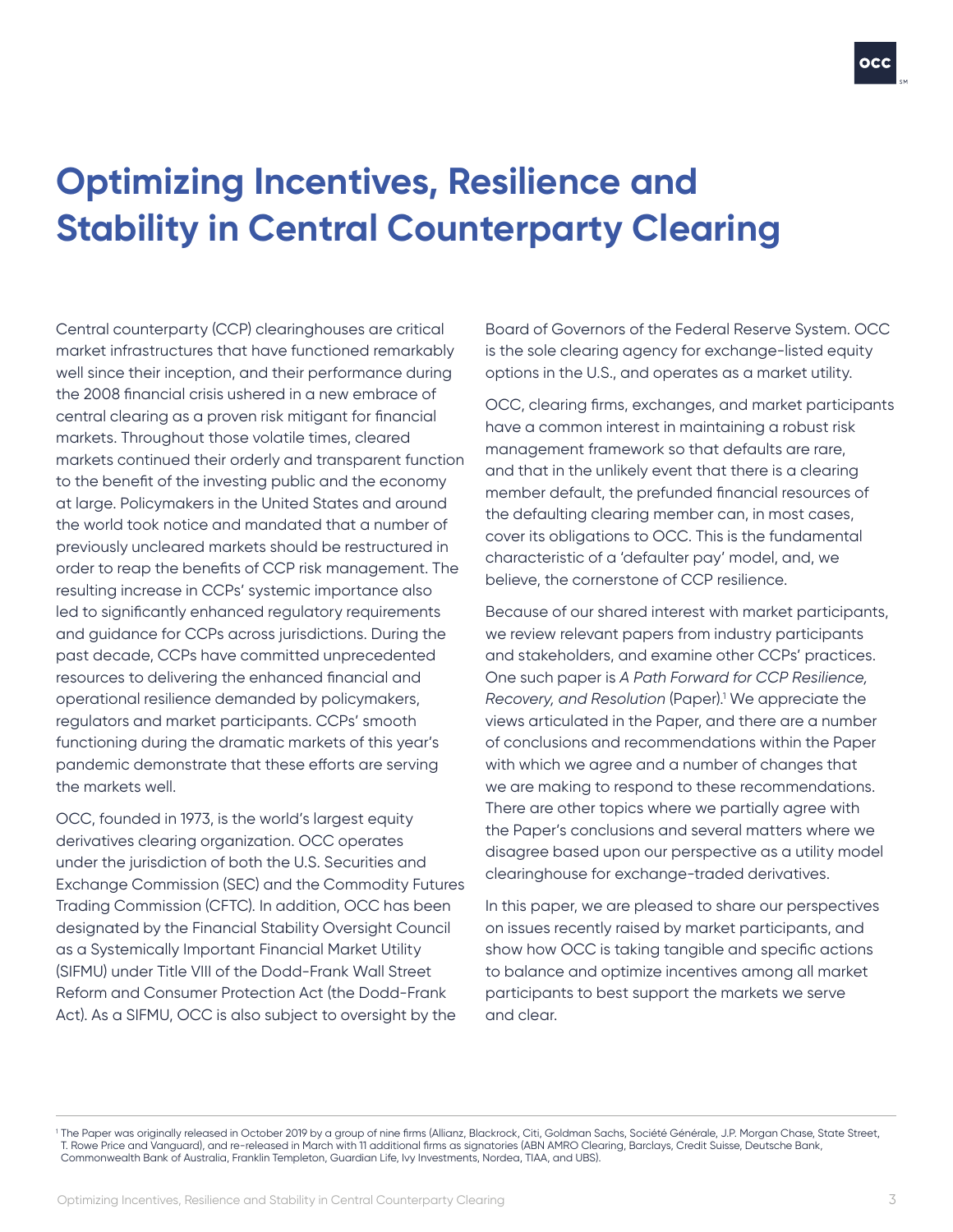#### **Evolution of CCPs and CCP Regulation**

CCPs provide markets with risk mitigation through counterparty substitution whereby the CCP becomes the counterparty to every trade—the buyer to every seller and a seller to every buyer. CCPs also engage in multilateral netting, which reduces the risk in the overall system. As the first line of defense against a default, CCPs establish membership criteria and monitor their members against these criteria. CCPs also collect margin to cover the expected period from the time of a default until the positions are closed out. Portfolios are marked-to-market, evaluated throughout the trading day, and settled at least once a day (they can also be settled intra-day). In addition, CCPs establish default funds, typically funded by their members, to cover potential exposure to the nonperformance of any member, thus mutualizing the risk of member failure. CCPs also have default management procedures and can draw on pre-funded resources, known as the default waterfall<sup>2</sup> to assist them in managing a default. Finally, CCPs have in place recovery and wind-down plans.

The success of the CCP model was perhaps best demonstrated when handling the Lehman Brothers bankruptcy during the financial crisis of 2008. As Peter Norman described in his book, *Risk Controllers: Central Counterparty Clearing in Globalised Financial Markets*: "Within a week of the Lehman bankruptcy, most outstanding open positions relating to these trades had been neutralized or 'hedged'...Within two weeks, most of Lehman's customers were transferred to other investment companies. By late October 2008, CCPs in most leading financial markets had reported success in managing the biggest default in financial history without cost to their member companies."<sup>3</sup>

On the heels of the financial crisis, international policy makers expanded the prevalence of, and reliance on, the CCP model as a part of their efforts to support the stability of the financial system. Perhaps most notably, in 2009, the G-20 committed that "all standardized OTC derivative contracts should be […] cleared through central counterparties by end-2012 at the latest."4 It was clear to policymakers that the risk management enhancements provided by CCPs were preferable to the post trade practices of the bi-lateral OTC derivative markets.

The G-20's mandate led to a number of subsequent proposals and guidance from international policymakers, including the Financial Stability Board (FSB), the Committee on Payments and Market Infrastructures (CPMI), and the International Organization of Securities Commissions (IOSCO), which have also implemented a framework of international standards for CCP resiliency, recovery, and resolution that has further strengthened CCPs and the central clearing model. This framework includes the *[Principles for Financial Market Infrastructures](https://www.bis.org/cpmi/publ/d101a.pdf)*  (PFMIs), which was published by CPMI-IOSCO in April 2012; *[Key Attributes of Effective Resolution Regimes for](https://www.fsb.org/wp-content/uploads/r_141015.pdf)  [Financial Institutions](https://www.fsb.org/wp-content/uploads/r_141015.pdf)*, which was published by the FSB in October 2014; and *[Guidance on Central Counterparty](https://www.fsb.org/wp-content/uploads/P050717-1.pdf)  [Resolution and Resolution Planning](https://www.fsb.org/wp-content/uploads/P050717-1.pdf)*, which was published by the FSB in July 2017.<sup>5</sup> As Dietrich Domanski, Secretary General of the Financial Stability Board, noted in 2019, "Financial reforms around central clearing have fixed the main fault lines exposed by the financial crisis in derivative markets. Increased clearing has simplified the previously complex and opaque web of derivatives exposures. The CCPs supporting that clearing are more resilient. In addition, more collateral is in place to reduce counterparty credit risk within the system. Some

<sup>&</sup>lt;sup>2</sup> The default waterfall typically consists of the defaulting party's initial margin and default fund contribution, a contribution of CCP capital, and then the default fund contributions of non-defaulting members.

<sup>&</sup>lt;sup>3</sup> Risk Controllers: Central Counterparty Clearing in Globalised Financial Markets, Peter Norman, p. 26 and 27. Peter Norman is a former journalist and author.

<sup>4</sup> G20 Leaders Statement: The Pittsburgh Summit September 24-25, 2009, Pittsburgh, (<http://www.g20.utoronto.ca/2009/2009communique0925.html>)

<sup>5</sup> Other important framework documents include: CPMI-IOSCO, Recovery of financial market infrastructures, October 2014, revised July 2017 and *Resilience of central counterparties* (CCPs): *further guidance on the PFMI*, July 2017.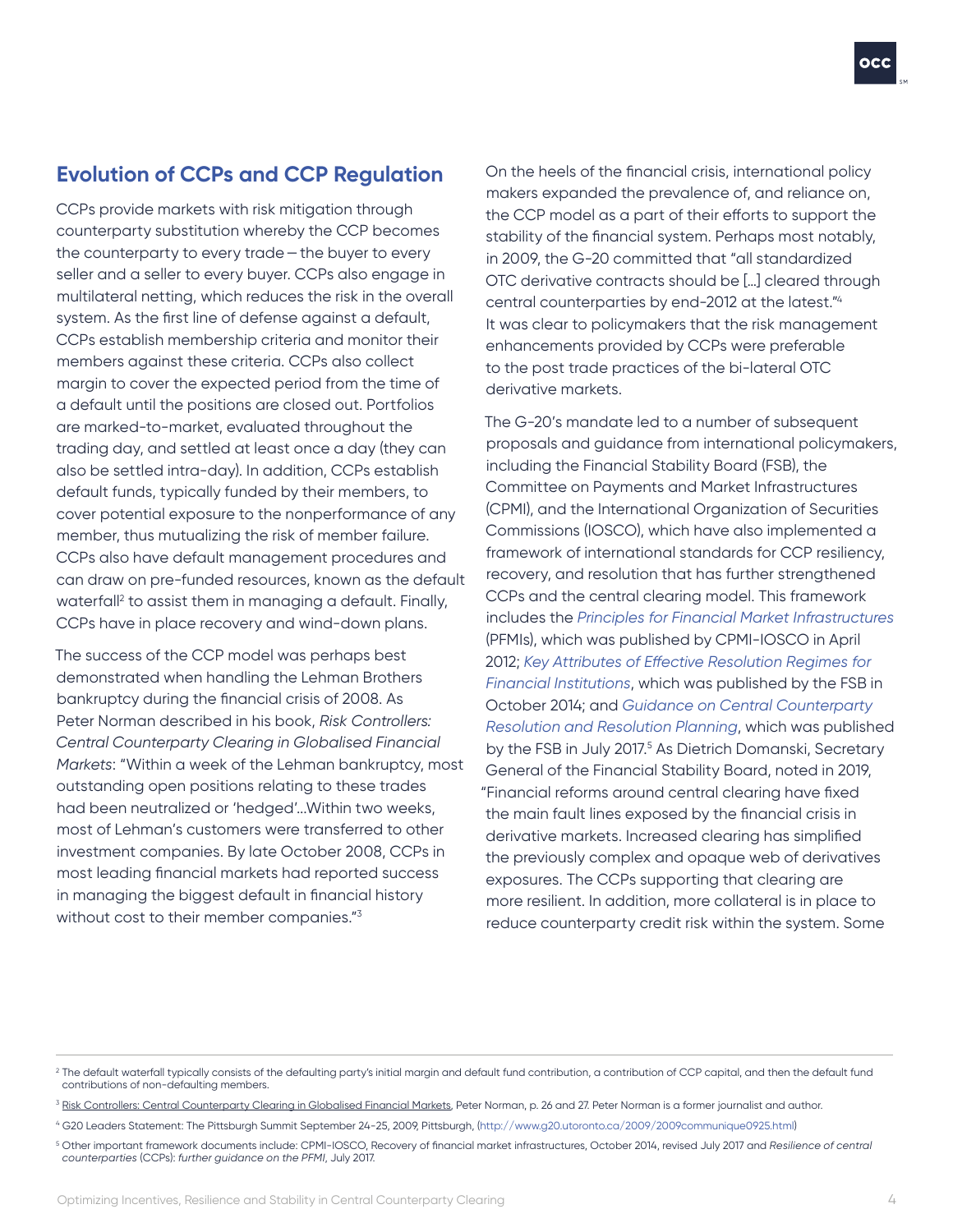estimates suggest an additional \$1 trillion of collateral is now held globally against all derivative trades."6

Many jurisdictions have incorporated these international standards into laws, rules and regulations that are tailored to the specific characteristics of their local market, legal framework and the CCPs subject to their authority. In the U.S., for example, new standards for CCPs were implemented pursuant to the Dodd-Frank Act and have been incorporated into the SEC's Standards for Covered Clearing Agencies and the CFTC's Core Principles for Derivatives Clearing Organizations (DCOs). Five U.S. CCPs, including OCC, have been designated by the Financial Stability Oversight Council as SIFMUs and are subject to enhanced supervision by their primary regulator and oversight by the Board of Governors of the Federal Reserve.

More specifically, the SEC adopted Rule 17Ad-22 to "strengthen the substantive regulation of registered clearing agencies, promote the safe and reliable operation of registered clearing agencies, and improve efficiency, transparency and access to registered clearing agencies."7 The SEC then adopted Rule 17Ad-22(e), which established enhanced standards for registered clearing agencies that meet the definition of a "covered clearing agency" to "impos[e] consistent, higher minimum risk management standards across all covered clearing agencies" and "further mitigate the potential for moral hazard associated with risk management at a covered clearing agency."8 The CFTC adopted Subpart B of Part 39 of the CFTC Regulations, which codifies eighteen core principles and related regulations with which DCOs must comply to obtain and maintain its registration status.<sup>9</sup> And for those CCPs deemed SIFMUs, as OCC is, the Federal Reserve serves in an oversight capacity along with the primary regulators. In practice this means that, among other things, certain SIFMU rulemakings are subject to an advance notice process, in addition to the regular rule filing process, for any changes to their risk management

framework, and the Federal Reserve is involved in the rulemaking and examination processes.

#### **OCC's Perspective on CCP Resiliency, Recovery, and Resolution**

OCC is a registered clearing agency under SEC jurisdiction, clearing exchange-listed options and securities lending transactions. As a registered DCO under CFTC jurisdiction, OCC clears transactions in futures and options on futures. This is a fairly narrow product mix. For example, OCC does not clear overthe-counter (OTC) derivatives. As a registered clearing agency, OCC is a self-regulatory organization under the Securities Exchange Act of 1934. Self-regulatory organizations are charged with an important public trust to carry out their self-regulatory responsibilities effectively and fairly, while fostering free and open markets, protecting investors, and promoting the public trust.

OCC operates as an industry utility and its governance and business model is different than publicly traded or vertically integrated CCPs. OCC is owned by five options exchanges and governed by a Board of Directors (Board) that includes nine clearing member representatives, five exchange representatives, five public directors and one management representative. As a result, 70% of the Board is comprised of clearing member and public directors.

OCC is the sole clearing agency for listed equity options in the United States and, as noted, operates as a market utility. Over 95 percent of OCC's revenue is generated from clearing fees, and OCC manages its resources under an SEC-approved Capital Management Policy that establishes how OCC sets its target regulatory capital level, how clearing fees are set, and how it will manage its capital in relation to defined thresholds. For example, capital exceeding the target capital requirement and not needed for investment in OCC's

<sup>&</sup>lt;sup>6</sup> CCP resilience, recovery and resolution: completing the journey towards resilient derivatives markets, remarks by FSB Secretary General, Dietrich Domanski, Frankfurt, February 27, 2019 [\(https://www.fsb.org/wp-content/uploads/S270219.pdf\)](https://www.fsb.org/wp-content/uploads/S270219.pdf).

<sup>7</sup> Standards for Covered Clearing Agencies, 81 Fed. Reg. 70786, 70852 - 70853 (October 13, 2016) (footnote omitted).

<sup>8</sup> 81 Fed. Reg. 70786, 70850.

<sup>9</sup> Derivatives Clearing Organization General Provisions and Core Principles, 76 Fed. Reg. 69334 (November 8, 2011).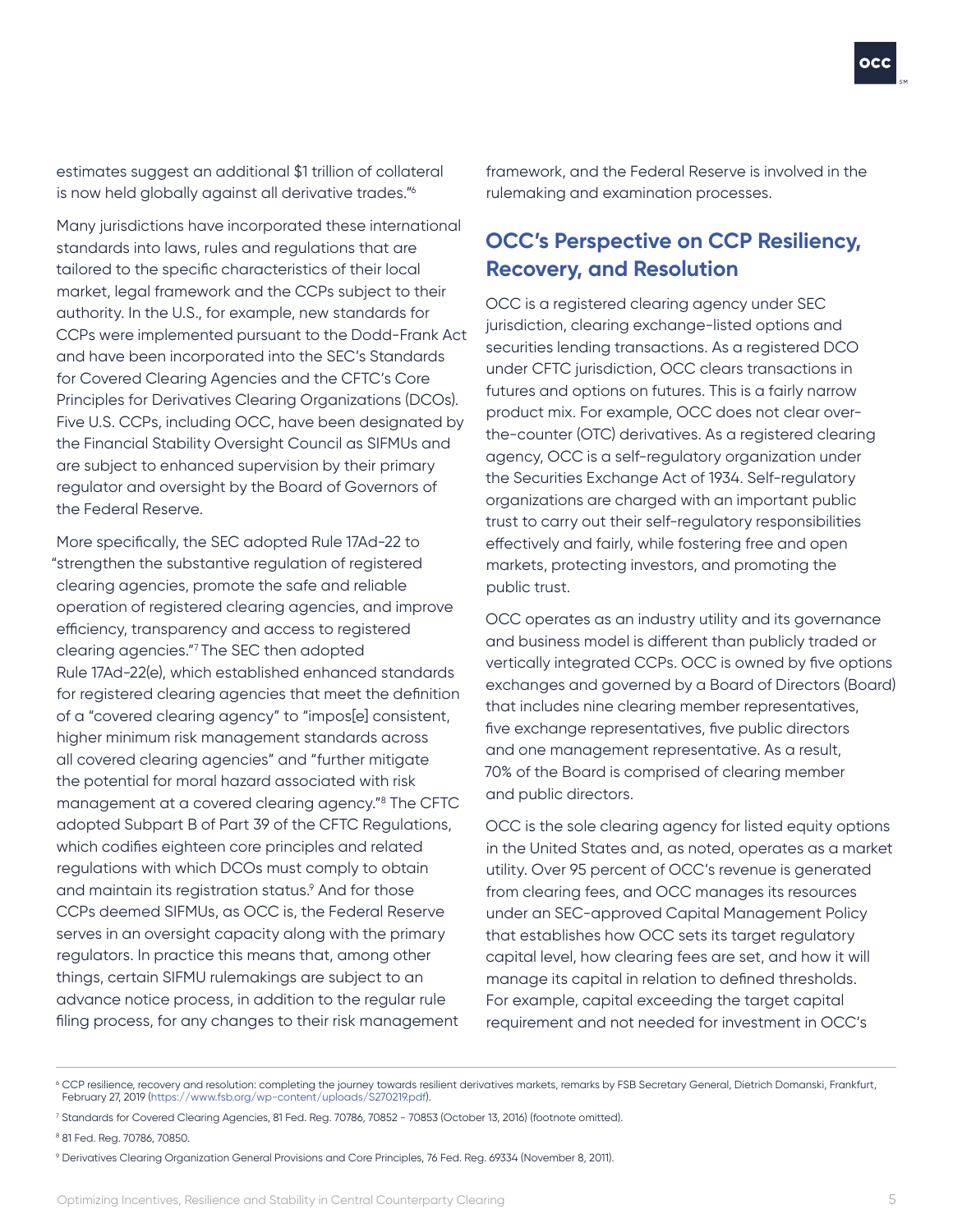infrastructure or initiatives is used to lower the cost of participation in the markets we clear first as skin-in-thegame and second as a basis for reduced clearing fees or refunds.

To strengthen its risk management framework given its designation as a SIFMU, OCC has embarked on a transformation during the past five years. As part of this transformation, we have made material enhancements to our margin methodology, revised our default fund methodology, implemented a new approach to liquidity stress testing, and elaborated and obtained approval for our Recovery and Wind-down Plan.

OCC is the first derivatives clearinghouse in the world to use a large-scale Monte Carlo-based risk management methodology. We have put in place a sophisticated and conservative margin methodology called the System for Theoretical Analysis and Numerical Simulations, or STANS." As part of this methodology, OCC has adopted a conservative approach related to the confidence level that the initial margin would be sufficient to cover losses incurred in liquidating an individual portfolio.<sup>10</sup> In addition, OCC applies margin add-ons to address concentration,

wrong way, liquidity, and de-correlation risks, using a 10-year lookback as an anti-procyclicality tool.

In 2018 we enhanced and changed our methodology for determining the size of our default fund, driven by enhanced stress testing capabilities that include a range of historical and hypothetical market events, including 'extreme but plausible' scenarios. This includes a 'Cover 2' approach that allows OCC to cover the concurrent default of its two largest clearing firms that would generate the largest aggregate credit exposure in 'extreme but plausible' market conditions. This approach exceeds U.S. regulatory standards applicable to OCC and better aligns OCC with other systemically important derivative clearing houses.

Additionally, we have implemented a new approach to liquidity stress testing and determining the adequacy, sizing, and sufficiency of OCC's liquidity resources.<sup>11</sup> OCC's liquidity risk management framework is designed to ensure that OCC holds sufficient qualified liquid resources to meet settlement obligations with a high degree of confidence under a wide range of foreseeable stress scenarios, including the default of the clearing

### **OCC Board of Directors**

OCC is owned by five options exchanges and governed by a Board of Directors that includes nine clearing member representatives, five exchange representatives, five public directors and one management representative. As a result, 70% of the Board is comprised of clearing members and public directors.



<sup>10</sup> OCC has adopted a 99% confidence level with expected shortfall, which means that all of the observations from 99% to 100% are incorporated in the margin evaluation. This provides for robust risk management, as compared to other types of Value-at Risk methodologies that only evaluate at a 99% level, by incorporating the 'fat tail' characteristics of portfolio risks.

<sup>11</sup> OCC has diversified its sources of liquidity to include non-bank entities. Chairman of the Federal Reserve Jerome Powell highlighted in a 2017 speech the benefits of diversifying sources of liquidity away from "the same limited set of clearing members."<https://www.federalreserve.gov/newsevents/speech/powell20170623a.htm>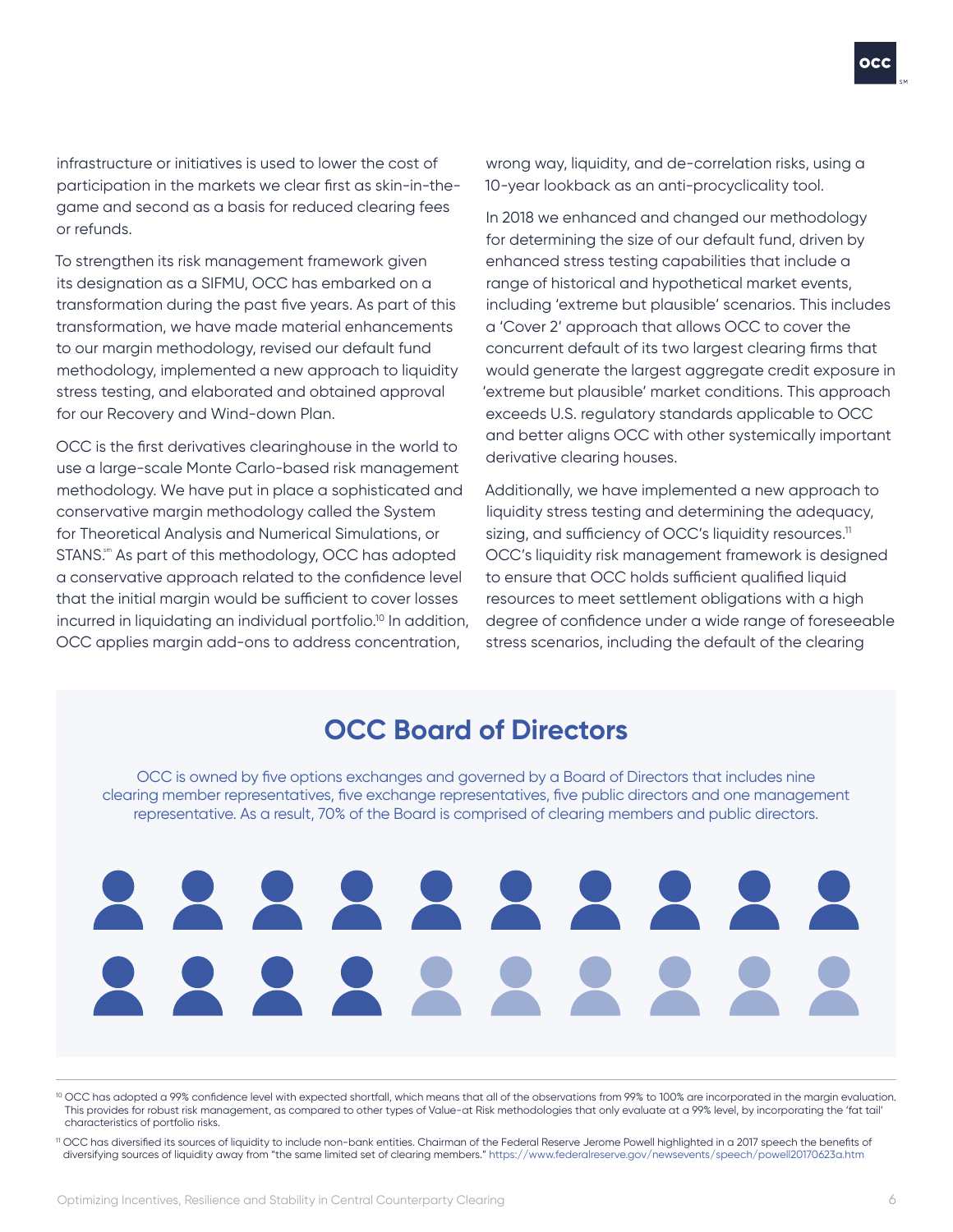member organization or group that would generate the largest aggregate payment obligation in extreme but plausible market conditions, which is the U.S. 'Cover 1' standard.12

Finally, in the unlikely event that OCC's pre-funded resources are depleted and credit and liquidity shortfalls remain, OCC has a defined set of recovery tools in its Rules and its Recovery and Orderly Wind-down Plan (approved by the SEC in August 2018)13 to ensure that it continues to deliver clearing and settlement services, which is in clearing members', exchanges', and market participants' interest. These recovery tools include clearing member assessments, voluntary contributions by clearing members, voluntary tear-ups, and involuntary partial tear-ups.

Building on our strong foundation, OCC works to continually improve and adapt as markets evolve. It is in that spirit of improvement that we believe the issues discussed in the Paper are rightly considered. We provide our views about CCP resiliency, recovery and resolution through the lens of a CCP which operates as an industry utility, clearing listed derivatives with proprietary models and methodologies which are appropriate for the markets and products we clear. We are overseen by a Board with 70% of its members either clearing firm representatives or public directors. It is from this perspective that we question the Paper's description of the default of a member of Nasdaq Clearing AB as raising "broad concerns related to CCP governance as well as risk and default management standards and practices."14 To place the Nasdaq Clearing member default in context, it is important to remember that Nasdaq Clearing is a non-systemically important clearinghouse. During the first quarter of this year, Nasdaq Commodities default fund, where the default occurred, was sized at about \$165 million and its Financial Markets default fund was sized at about \$260 million,<sup>15</sup> or approximately two percent of OCC's

default fund. When a CCP has a loss that exceeds 60% of its default fund, such an event raises tough questions about model risk, including lookback periods, changes in correlation, and close-out periods. OCC considers the risks presented in this scenario, and has features built into our approach to manage them including our membership standards and our incorporation of both concentration and liquidation risks into our margin models. Although the experience of Nasdaq Clearing can yield some important lessons learned (and Nasdaq immediately initiated an independent review to identify potential enhancements), it does not, in our view, raise fundamental issues about the clearing model itself. It does, however, remind all of us that we must be vigilant in assessing and managing risk.

We have divided our response to the recommendations in the Paper into two categories: 1) Governance Considerations and 2) Financial Resources and Optimizing the Incentive Structures of CCPs. The governance topics are further divided into Member Input and Transparency, and CCP Critical Decision Making.

#### **Governance Considerations**

#### **Member Input and Transparency**

OCC believes that strong and transparent CCP governance with robust member input on relevant risk issues is necessary to provide effective risk management. In this regard, we agree with the Paper that it is important to have governance practices in place that obtain and address input from a broader array of market participants on these issues. OCC has a multi-pronged approach to incorporating input from clearing members and other market participants. OCC has nine clearing member directors on its Board that represent 43% of aggregated margin risk and 49% of the aggregated default fund risk across all participant segments. The firms that the member directors represent

<sup>&</sup>lt;sup>12</sup> European regulations provide that non-defaulting clearing member margin cash can be considered as a qualifying liquid resource. U.S. regulations strictly prohibit this practice, and as such OCC does not count this cash. If we were to count clearing member margin cash as a liquidity resource we would meet a Cover 2 standard in Europe.

<sup>13</sup> The OCC was the first CCP whose primary regulator is the SEC to have its Recovery and Orderly Wind-down Plan approved.

<sup>&</sup>lt;sup>14</sup> The September 2018 bankruptcy of a direct clearing member of Nasdaq Clearing AB led to a 114 million euro loss (7 million euro loss to Nasdaq Clearing and a 107 million euro loss charged to the default fund).

<sup>&</sup>lt;sup>15</sup> Source: Nasdaq Clearing's PFMI Quantitative Disclosures for the period January 1-March 31 2020.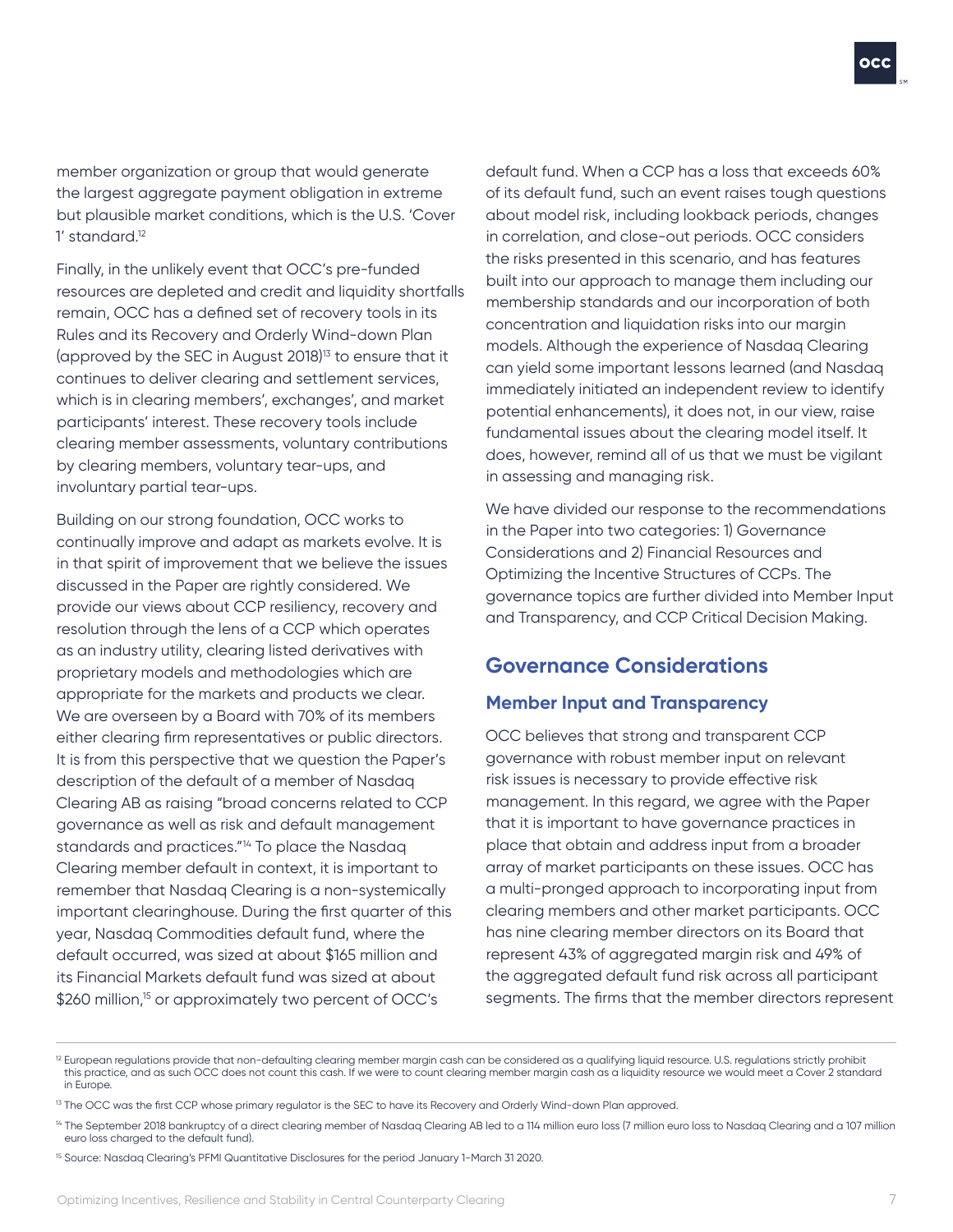also account for 70% of the options volume and 48% of the futures volume that OCC clears. In addition, OCC's Board-level Risk Committee consists of two clearing member directors, four public directors, one exchange director and one management director. We are in the process of revising OCC's Board Charter and Corporate Governance Principles with our Regulators to align with our By-Laws in requiring significant clearing member representation on both the Board and the Risk Committee, reflecting current practices.

Beyond the Board and its Committees, we have several additional venues through which we seek market participant input, including industry committees and roundtables where we share information and gather feedback. The Financial Risk Advisory Council (FRAC) is a forum for discussing proposed financial risk initiatives, backtesting, stress testing, and model changes with clearing members, participant exchanges and buy-side participants, with feedback being presented to OCC's Board-level Risk Committee. In response to the Paper's recommendations for further transparency related to CCP resilience, and to enhance its performance for both OCC and participants, we are adopting more formal processes for the FRAC to further facilitate industry input and understanding. In this spirit, we are also

committed to continuing to increase direct buy-side participation in the FRAC to ensure we are gathering a broad set of inputs and enhancing transparency. We are also expanding the types of information shared and discussed with the FRAC to include default testing results. We believe that utilizing this forum to discuss such sensitive information is an important way to keep clearing members and their clients informed and to obtain their feedback on these risk-related matters.

In addition to the FRAC, OCC has an Operations Roundtable from which we receive input from clearing members on operational issues on a regular basis. Additionally, we conduct one-on-one meetings with clearing members and their clients, and engage in regular interactions with trade associations interested in issues relevant to the listed options and futures.

In response to the call by market participants for further transparency of CCP risk management frameworks, we will make publicly available on our website our relevant framework documents (upon approval of these documents by the SEC) including our: (1) Risk Management Framework; (2) Third Party Risk Management Framework; (3) Enterprise Risk Management Policy; (4) Operational Risk Management Framework; and (5) Margin Methodology. We believe

### **Market Participant Input**

OCC's multi-pronged approach to incorporating input from clearing members and other market participants



#### **Board of Directors and its Committees**

Representation on the Board and its Committees provides input from OCC's clearing member directors and other market participants

#### **Financial Risk Advisory Council Operations Roundtable**

Forum to discuss and obtain feedback on risk-related matters with clearing members, participant exchanges and buy-side participants



Provides OCC regular input from clearing members on operational issues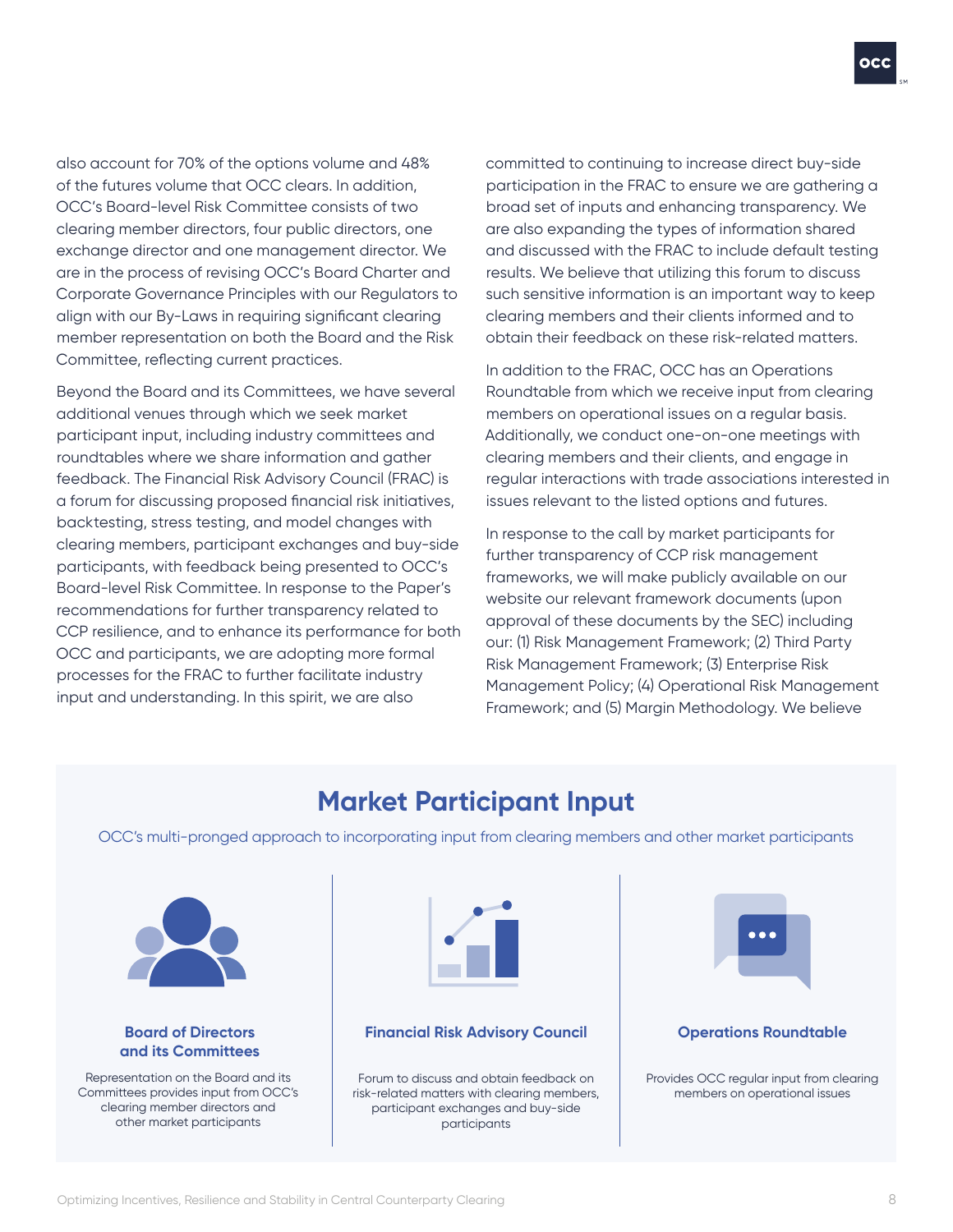that individually, and collectively, these documents will provide greater clarity as to OCC's operational and financial risk management practices and reflect OCC's commitment to greater transparency.

Recovery actions that could impact clearing members or their customers are established in OCC's Rules and By-Laws. Additionally, to promote further insight into our recovery and resolution practices, OCC has developed and will provide to market participants simultaneously with this paper the *OCC Recovery and Orderly Wind-Down Plan Participant Guide* to share enhanced details about what is (and is not) contained in our Recovery and Wind-down Plan and when and how tools within the Plan would be implemented.

We believe the ways in which we share information and engage market participants as described above demonstrate our commitment to operating transparently with our clearing members and other market participants to provide effective and efficient risk management and clearing services.

Given our governance and level of transparency, we are aligned with many of the Paper's recommendations in this area. There is, however, one recommendation we find concerning. We do not believe that CCPs should be required to obtain explicit pre-approval from all clearing members before making any rule or methodology changes. Rather, we believe that approval of rule and methodology changes lies with OCC's Board and the Risk Committee, which both have strong clearing member representation, after input from market participants at the FRAC and Operations Roundtable. Changes in rules and methodologies are further subject to approval by OCC's Regulators after a process, which includes public comment, transparency to the systemic regulator, and often a separate and specific advance notice filing. We further believe that in a situation leading up to and during a period that exhausts a CCP's prefunded financial resources, the CCP should work closely with their regulatory and resolution authorities and seek approvals as appropriate under their respective regimes.

#### **CCP Critical Decision Making**

In periods of market stress, it is vitally important that CCPs have robust governance, with strong clearing member input, when they need to make critical decisions on a timely basis. CCPs should have in place ex-ante default management procedures and recovery, and wind-down plans precisely because it is difficult to create a plan in the middle of a stress event, when it is of the utmost importance to execute effectively and efficiently, and respond quickly to circumstances on the ground. This includes how CCPs make determinations about clearing member assessments, the use of variation margin gains haircutting and partial tear-ups, the use of emergency powers, and the clearing of less liquid products.

#### Clearing member assessments

OCC concurs with the Paper's authors that CCPs should not have unlimited powers to assess clearing members once the pre-funded resources have been exhausted, and believes that CCPs should define both the level and frequency of assessment powers in their rulebooks so that each clearing firm can assess its potential exposure to the CCP. This provides needed certainty for clearing members. That being said, we do not believe that the cap on assessments should necessarily be at one times the clearing member's default fund contribution. OCC currently has clearing member assessments capped at two times the clearing member's default fund contribution in its Rulebook, an approach that is similar to European regulations awaiting final approval.<sup>16</sup>

Similarly, we do not agree with the Paper's suggested requirement for a clearing member vote for a second round of assessments within its aggregate assessment powers, as a CCP needs to be able to exercise its authority in the event of a credit loss in a prompt and effective manner, particularly in a stress situation. Today, OCC may call for more than one assessment, but these assessments cannot add up to more than the two times default contributions cap during OCC's defined cooling off period. An obligation to 'poll' clearing firms during

<sup>&</sup>lt;sup>16</sup> In the event a proportionate charge is levied by OCC against clearing members' contributions to the default fund, an automatic minimum 15 calendar-day coolingoff period (rolling to a maximum of 20 days) commences, during which time the total proportionate charges that OCC may assess against the contribution of any particular clearing member cannot exceed an additional 200% of that clearing member's then-required contribution to the default fund.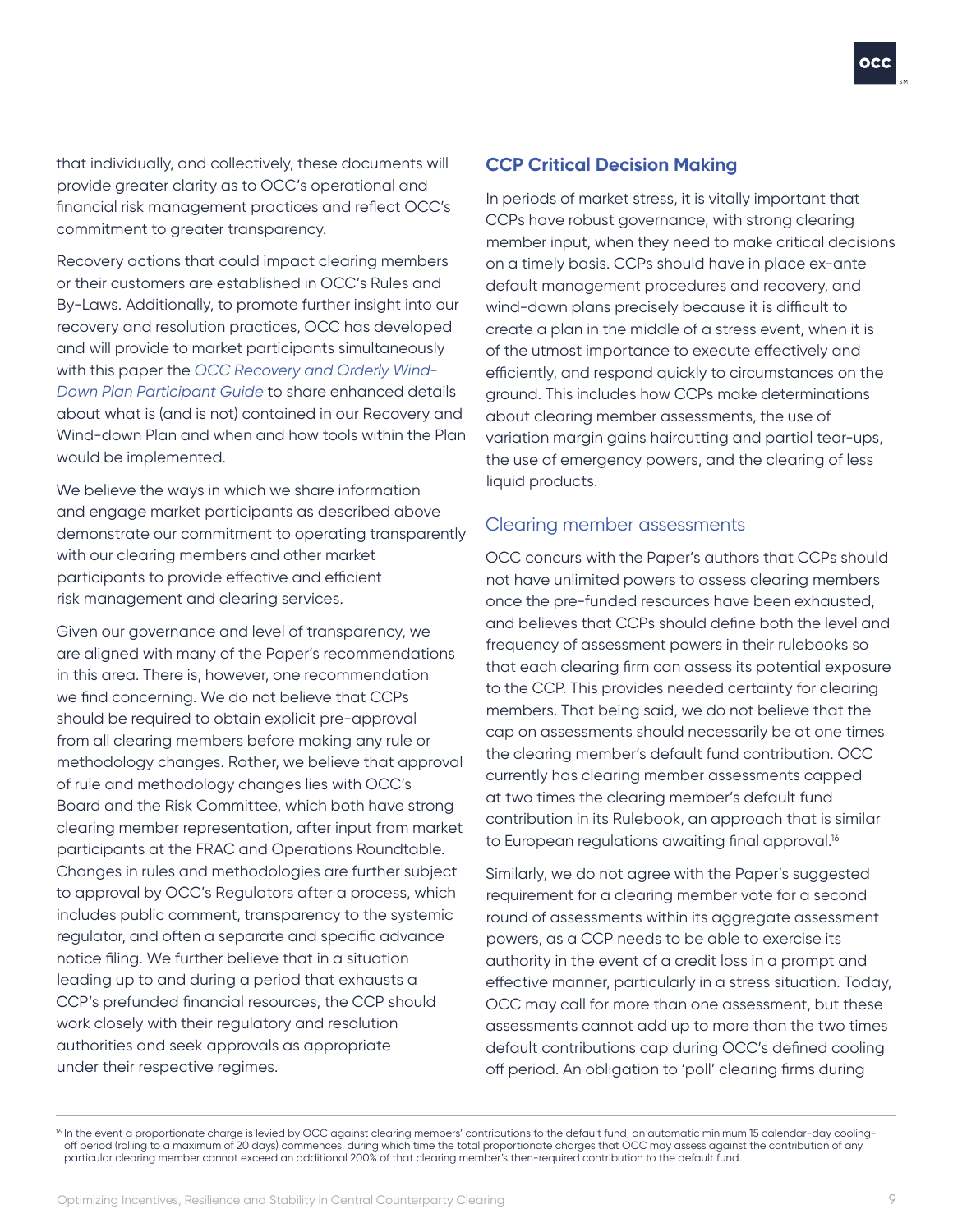a period of stressed financial conditions is inconsistent with operating in a prompt and effective manner. The need for timeliness is imperative in a stress period and CCP management needs a high level of confidence that previously agreed upon resources, as stipulated in it is Rulebook, will be available. Rather than holding a clearing member vote, CCPs should have in place a governance structure such that market participants have sufficient representation on CCP committees and boards, which have oversight of these decisions. As detailed above, OCC has such representation on its Board and its Committees.

#### Use of variation margin gains haircutting and partial tear-ups

We agree with the Paper's authors that recovery tools such as variation margin gains haircutting and partial tear-ups should be used only on a limited basis and with the strict governance to return the CCP to a matched book. We do not believe, however, that their deployment needs to be approved prior to use by the resolution or systemic risk authorities.

CCPs should have the authority to use any of the recovery tools as prescribed in their recovery and winddown plans and rulebooks, which have been filed and approved by their regulator(s), after public comment. Those recovery tools should be deployed, as needed, by CCP management under the supervision of the risk committee and board.

Having said that, OCC has clear governance around the use of partial tear-ups.<sup>17</sup> Prior to using the partial tear-ups after one or two auctions of the defaulting member positions, OCC would first issue a notice for voluntary tear-ups. Clearing members who voluntarily agree to allow OCC to extinguish their positions could be compensated, to the extent possible, from the defaulting member's estate.

If clearing member or customer positions of a defaulted clearing member remain open after OCC has accounted for voluntary tear-ups, the Board may elect to extinguish (i) the remaining open positions, and/or (ii) any related

open positions deemed necessary to mitigate further disruptions to the markets (affected by the remaining open positions) through partial tear-ups. In any such instance, OCC would promptly notify the SEC and the CFTC of a determination that partial tear-up will apply.

OCC's Risk Committee, which determines the appropriate scope of each partial tear-up, also exerts strong governance over their use. Each determination of the Risk Committee to use partial tear-ups would be: (i) be based upon then-existing facts and circumstances; (ii) be in furtherance of the integrity of OCC and the stability of the financial system; and (iii) take into consideration the legitimate interests of clearing members and market participants.

#### Clear limits over emergency powers

OCC concurs with the Paper's recommendation that there should be strong governance and clear limits over a CCP's emergency powers. Emergency powers and default management procedures are clearly defined in OCC's Rules and include prompt notification of regulators. This includes a transparent description in the Rules and By-Laws of the rights and obligations of OCC so that market participants are informed in advance of their participation in default management. Any changes to CCP rights and obligations must be approved by OCC's Board and its Regulators, through a rulemaking process that allows for public comment.

#### Clearing of less liquid products

OCC agrees with the Paper that, as a general rule, products subject to a clearing mandate should be liquid (with available prices and able to be risk managed). We do not, however, believe that products to be cleared always have to be liquid or that all novel and complex products have to be pre-approved by all clearing members given the significant representation of clearing members on OCC's FRAC, Risk Committee and the Board.

The exchange-traded products that OCC clears are listed on regulated U.S. exchanges (and therefore

<sup>17</sup> OCC uses partial tear-ups but does not use variation margin gains haircutting as part of its Recovery and Wind-down Plan.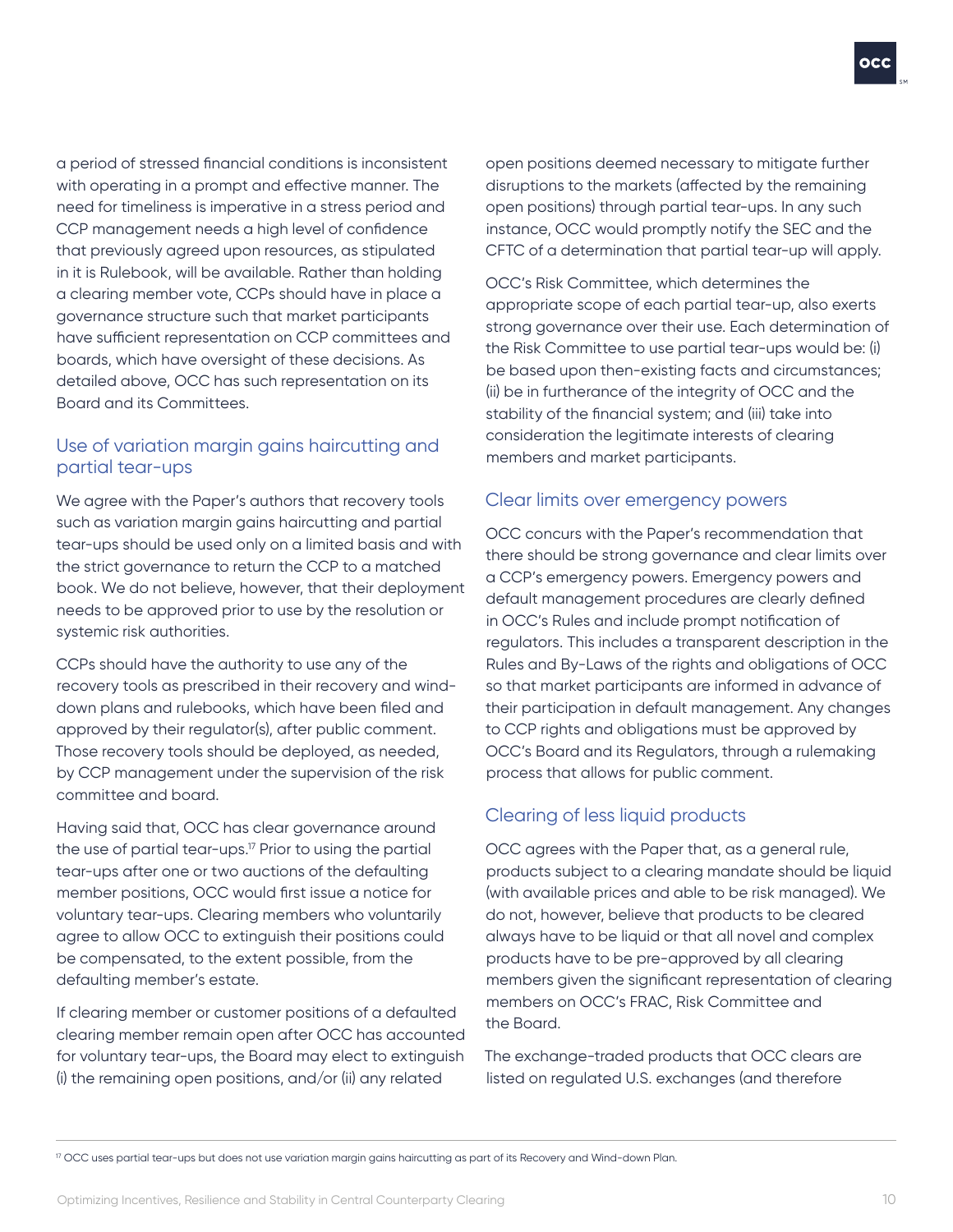reviewed and approved by market regulators) or are securities lending transactions involving the underlying assets associated with such products. The nature of listed derivative markets, however, makes it impossible for such products to always be liquid. For example, the further from the at-the-money listed option series one moves, the lower the market participant demand for, and market-maker provision of, liquidity. What makes these instruments suitable for CCP clearing is the fact that all such exposures may be hedged utilizing the same or a closely-related instrument.

Moreover, new products may not be liquid at the outset and this recommendation could be interpreted to preclude the clearing of new products, whose liquidity will develop over time. Our concentration and liquidation margin add-ons are important tools in prudently managing risks through product listing and beyond.

We believe that OCC's policies that require that any proposed new products that exhibit new, novel or complex characteristics or risks to be vetted by the FRAC and reviewed and approved by the Risk Committee and the Board, which have strong representation from clearing members, is the best way to ensure the launching of appropriate new products.

#### **Financial Resources and Optimizing the Incentive Structures of CCPs**

We agree with several of the Paper's recommendations related to financial resources. First, we concur that incorporating liquidity and concentration factors into the margin calculations and applying an appropriate margin period of risk are prudent standards that should be adopted by CCPs. We also agree that derivative CCPs should size the default fund to a 'Cover 2' standard using 'extreme but plausible' scenarios. Moreover, we believe that CCPs should have in place robust default management processes. All of these are part of OCC's approach to risk management.

OCC's views on the recommendations related to skin-inthe-game and other pre-funded resources, non-default losses, and compensation for clearing members are discussed below.

#### **Skin-in-the-Game**

We agree with the Paper's authors that CCPs should have meaningful skin-in-the-game. While in the U.S., neither the SEC nor the CFTC have explicitly required skin-in-the-game in their rules, OCC believes it is an important tool to align OCC's incentives with those of the broader industry to ensure effective risk management. While we agree with the benefit of skinin-the-game we cannot support the level of skin-in-the game recommended in the paper.

Under OCC's Capital Management Policy, OCC provides two tranches of skin-in-the-game. The first is the amount of liquid net assets funded by equity above 110% of its target capital requirement, which must be utilized to offset the loss after utilizing the margin and default fund contributions of the defaulting clearing member. In addition, OCC will contribute the unvested funds held under its Executive Deferred Compensation Plan (EDCP), on a pro rata basis pari passu with nondefaulting clearing members' default fund contributions. We believe the inclusion of the EDCP unvested funds is unique among CCPs and that it is the most effective and direct way to strengthen the alignment of interests between management and clearing members.

In line with European regulatory standards, in response to industry calls for more meaningful levels of skin-inthe-game, and because the amount of skin-in-thegame above 110% of the target capital requirement is variable, we announced in August that we are seeking SEC approval to retain and allocate a persistent minimum amount of skin-in-game. This minimum amount of skin-in-the-game will further enhance our alignment with clearing members, as well as reduce the likelihood of a draw on the default fund and the resulting cost to clearing members. We have proposed a floor for OCC's level of persistent skin-in-the-game of \$62 million in line with the European Market Infrastructure Regulation (EMIR) requirement of 25 percent of regulatory capital. OCC's Board has approved the minimum amount of skin-in-the game described above, and OCC is engaged with its Regulators to finalize a rulemaking to implement the plan, which will of course be subject to a public comment process.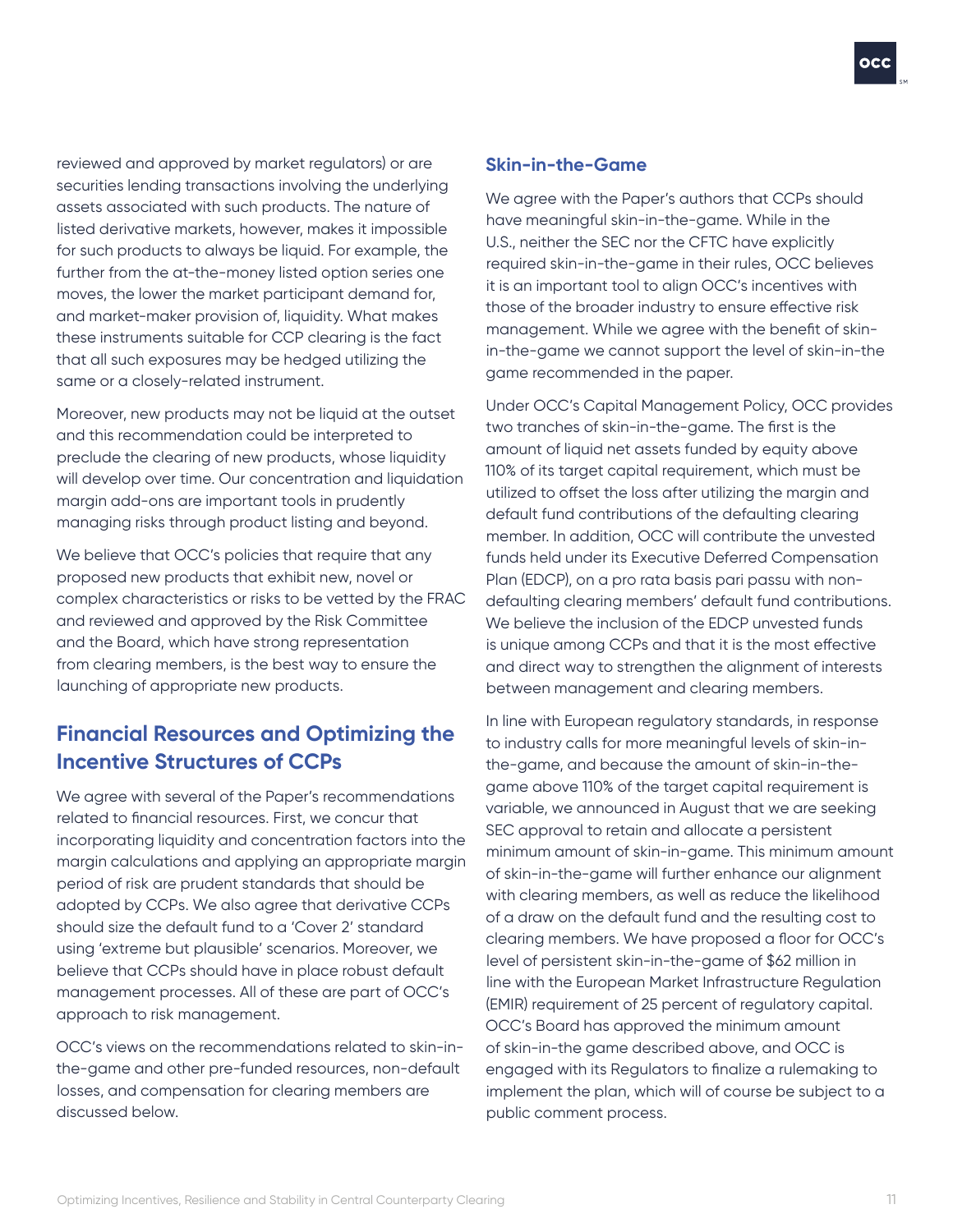While we agree with the need for a meaningful level of skin-in-the-game resources to help ensure alignment of interests in the management of risk between the CCP and the industry, we do not agree with the level of skin-in-the-game recommended in the Paper (i.e., 20 percent of the default fund). In our view, such a level is simply too high and would alter the overall CCP model of risk mutualization. OCC's default fund is approximately \$10 to \$12 billion; at 20 percent of the default fund OCC contribution of skin-in-the-game would be \$2 to \$2.4 billion. That contribution would make OCC a larger contributor than any of the clearing members to the default fund if a credit loss exceeded the pre-funded financial resources of the defaulting clearing member.

Having the CCP itself be the largest contributor in the event of a credit loss fundamentally shifts the CCP model from one that is based on a mutualized risk, to one in which the CCP serves as an insurance provider which is backstopped by mutualized risk. This would dramatically shift the risk management incentives and the willingness of clearing members to monitor and escalate concerns about other market participants and to support default management and recovery.

#### **Second Tranche of Skin-in-the-Game**

We agree that it may further align the CCP's interest with those of the clearing members for CCPs to put in place a second tranche of skin-in-the-game as OCC has done. As noted above, OCC has a second tranche of skinin-the-game in place pari passu with the default fund contributions of the non-defaulting clearing members. We believe, however, that there should be flexibility with regard to the placement of the second tranche, and the relative size of the two skin-in-the-game tranches. CCPs should have the latitude to determine the level and placement of pre-funded resources that is most effective in achieving alignment with market participants.

#### **Pre-funded Resources for Recapitalization**

We do not agree with the recommendation in the Paper that resolution authorities (RAs) should require CCPs to set aside ex ante resources (e.g., issuance of longterm debt that could be bailed in) for recapitalization. A requirement for CCPs to essentially pre-fund capital replenishment, which is not required by the SEC nor the PFMIs, would increase the CCPs' operating costs due to the resulting negative carry cost. Under OCC's utility model, those higher operating costs would then

### **Two Tranches of Skin-in-the-Game**

Under OCC's Capital Management Policy, OCC provides two tranches of skin-in-the-game. Skin-in-the-Game is an important tool to align OCC's incentives with those of the broader industry to ensure effective risk management.

The first tranche of skin-in-the-game is the amount of liquid net assets funded by equity above 110% of its target capital requirement, which must be utilized to offset the loss after utilizing the margin and default fund contributions of the defaulting clearing member. OCC is seeking regulatory approval to allocate a persistent minimum amount of skin-in-game in the amount of \$62 Million.

## **1 2**

OCC has a second tranche of skin-in-the-game in place. We will contribute the unvested funds held under our Executive Deferred Compensation Plan, on a pro rata basis pari passu with non-defaulting clearing members' default fund contributions.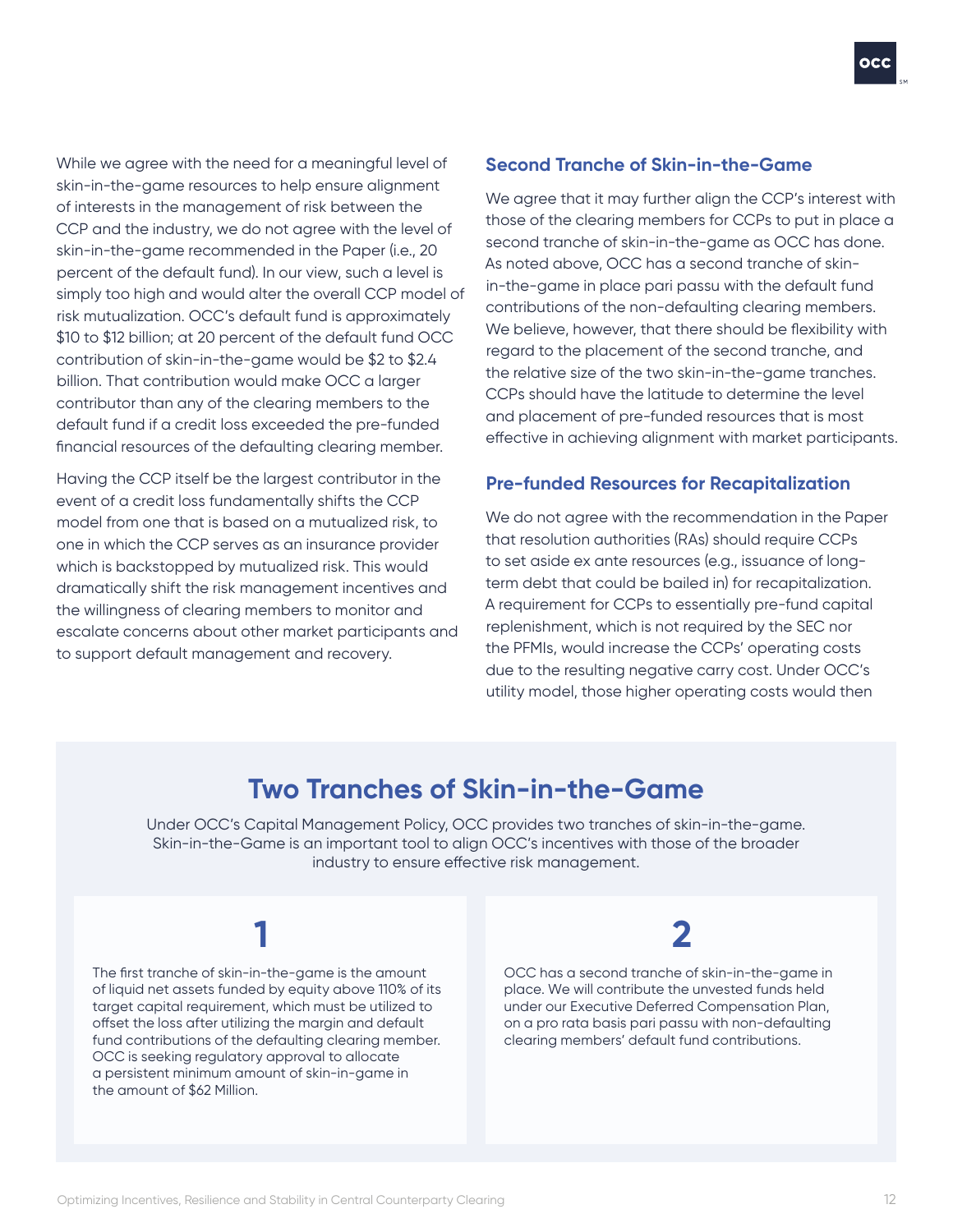be incorporated into the expense base, which is only recoverable through clearing fees and therefore would increase costs for market participants. This would amount to charging the industry to lock up funds for a highly unlikely event. Furthermore, requiring such leverage could impact a CCP's credit rating and its funding and capital costs.

#### **Non-default Losses**

We believe that CCPs should be responsible for most but not all non-default losses, supported by appropriately sized regulatory capital requirements. OCC maintains a target capital level approved by its Board so that OCC can continue operations and services as a going concern if non-default losses, including business, investment and operational losses, materialize.

For such losses, OCC would charge these as expenses against its capital. If such capital is depleted to the point specified in the Capital Management Policy, such losses would be covered by the 'operational loss fee' charged to clearing members. The Paper acknowledges that the market practice is to disclaim custodial and settlement bank liability, with which we agree. At OCC, losses incurred through the failure of a settlement bank or custodian bank currently can be charged against the default fund. Given regulation currently in the final stages of approval in Europe, we will continue to review evolving requirements and our approach.

#### **Compensation of Clearing Members for Use of Recovery Tools**

OCC supports compensation for market participants under the no-creditor-worse-off-than-under-liquidation (NCWOL) safeguard and through the recoveries from the defaulter's estate.<sup>18</sup> We currently do not, however, align with the Paper's recommendation for compensating clearing members beyond this for recovery tools such as assessments, variation margin gains haircutting, and partial tear-ups or for any resolution tools.

The use of the recovery tools is detailed in CCPs' rulebooks, which are consistent with CPMI-IOSCO guidelines and approved by the appropriate regulators. These tools would only be used in extreme circumstances and under strict governance as noted above to promote recovery and the continuation of the services of the CCP.

If clearing members were to be compensated with claims on future earnings or equity-like instruments for the use of these tools in recovery,<sup>19</sup> it could skew incentives to favor resolution over recovery. Having the clearing members receive such compensation could also decrease the likelihood of a sale of the CCP in resolution as firms may not want to invest in the CCP that has outstanding claims on future earnings. Similarly, compensation may adversely affect the efficacy of the resolution plan where participants are not incentivized to act with a focus on financial stability.

<sup>18</sup> If a default-related loss is charged to clearing members and subsequently recovered, OCC Rules provide for the compensation of the clearing members that were charged for the loss through a reverse waterfall.

<sup>&</sup>lt;sup>19</sup> OCC is permitted under our Rules to reallocate losses associated with a partial tear-up amongst clearing members. While we do not agree with compensating clearing members related to the use of recovery tools, we will exercise the use of the tools in as fair a manner as possible by spreading the losses from the use of these tools among all clearing members.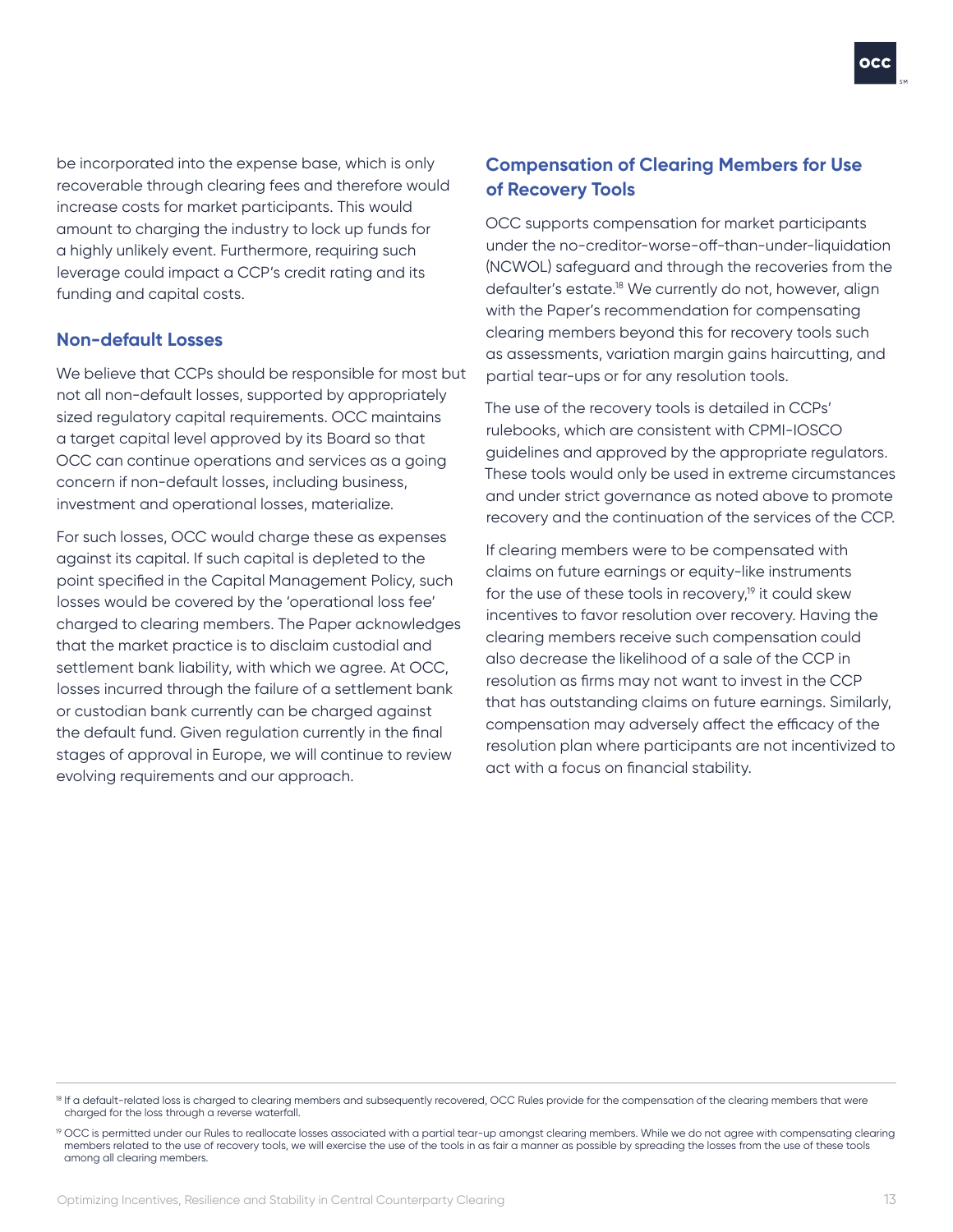As noted at the outset, CCPs have a long history of solid performance over the lifespan of their existence. While the fundamentals of clearing remain steady, there has been significant evolution of the risk management functions that CCPs bring to delivering their critically important services to the market. As the hub of market ecosystems, CCPs must necessarily have an eye toward supporting the market as a whole, balancing and optimizing incentives toward maximum stability, security and continued functioning of markets in regular times and particularly in times of stress.

Post-financial crisis reforms have been successful in enhancing already strong financial and operational resiliency of CCPs to unprecedented levels. All market participants benefit from these enhancements and CCPs will need to continue to evolve as markets do. It is important to remember when considering these issues that CCPs have varying structures, clear different product mixes, use different risk models and methodologies, and have differing risk profiles. It is critical that when considering CCP policy changes, consideration is given to the fact that CCPs are not all built alike, and that varying structures may lend themselves to varying approaches to achieve the same objectives. As a result, taking a 'one size fits all' approach to discussing CCP resiliency could lead to suboptimal outcomes for market participants.

All market participants have a shared interest and commitment in ensuring that we evolve to continue supporting our deep, well-functioning and secure markets. We are proud of the alignment of interest between management, clearing members and market participants, and take seriously the interests of the industry and regulators—both domestic and international—in enhancing CCP resiliency. OCC is committed to doing our part; we have adapted and continue to enhance our approach to fulfilling to new regulatory requirements, have carefully considered industry input on CCP issues and have made, and are making, a number of changes to adopt their recommendations in a thoughtful way for our particular structure. We look forward to the continued dialogue on these and related issues as we all work toward enhancing the markets for all investors.